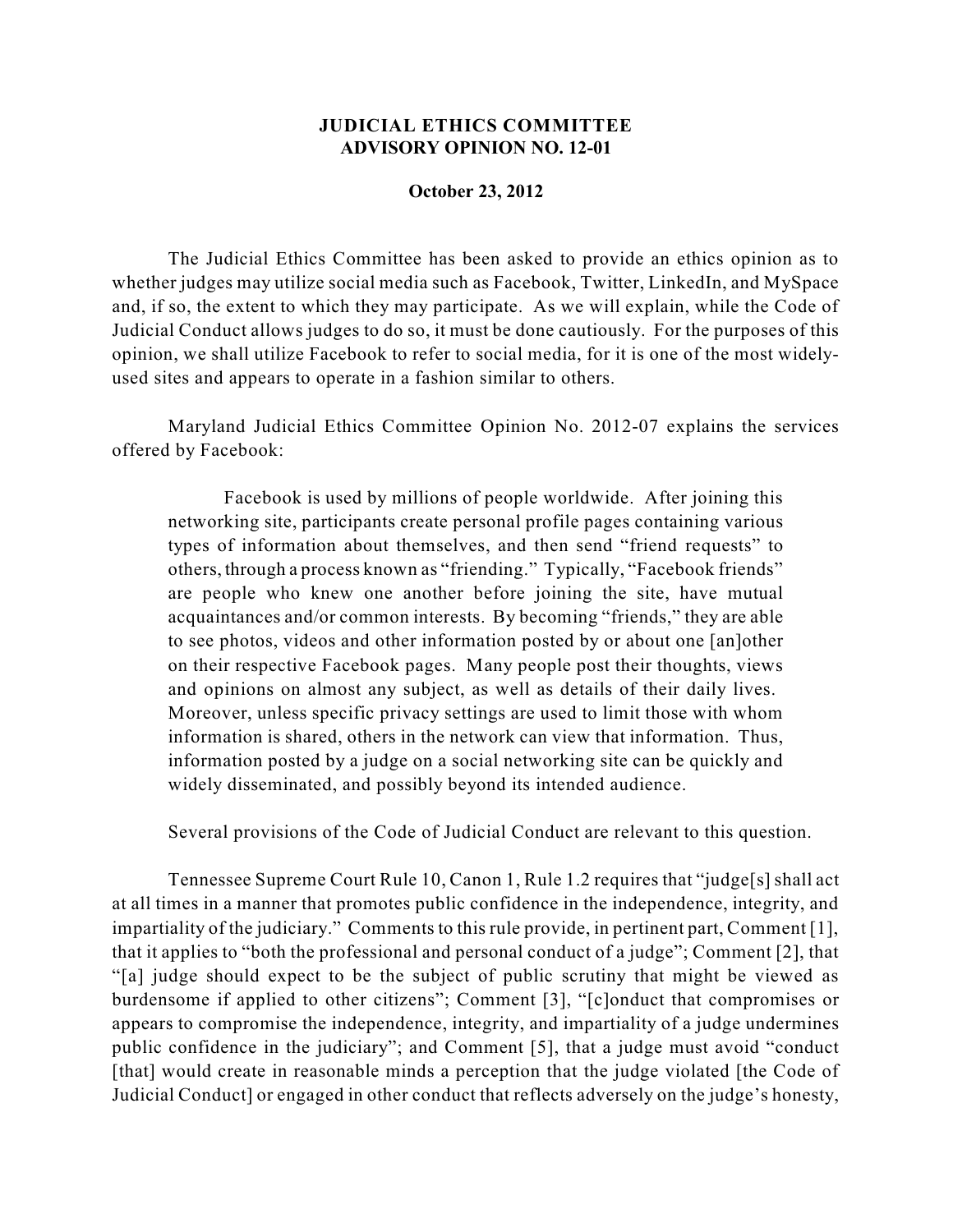impartiality, temperament, or fitness to serve as a judge."

Rule 1.3 provides that "[a] judge shall not abuse the prestige of judicial office to advance the personal or economic interests of the judge or others, or allow others to do so."

Canon 2, Rule 2.4(B) and (C) provides, in part, that "[a] judge shall not permit family, social, political, financial, or other interests or relationships to influence the judge's judicial conduct or judgment"; and that "[a] judge shall not convey or permit others to convey the impression that any person or organization is in a position to influence the judge."

Rule 2.9(A) provides that "[a] judge shall not initiate, permit, or consider ex parte communications, or consider other communications made to the judge outside the presence of the parties or their lawyers, concerning a pending or impending matter[.]"

Rule 2.11 sets out the procedures for disqualification in situations where the judge has a conflict or there is an appearance that this is the case. Of particular relevance to a judge's use of social media are subsections  $(A)(1)$  and  $(A)(5)$ , providing that the impartiality of a judge might be reasonably questioned if it appears the judge "has a personal bias or prejudice concerning a party or a party's lawyer, or personal knowledge of facts that are in dispute in the proceeding"; or, the judge "has made a public statement, other than in a court proceeding, judicial decision, or opinion, that commits or appears to commit the judge to reach a particular result or rule in a particular way in the proceeding or controversy." Additionally, a judge's use of social media may require that the judge "disclose on the record information that the judge believes the parties or their lawyers might reasonably consider relevant to a possible motion for disqualification, even if the judge believes there is no basis for disqualification." Rule 2.11, Comment [5].

Canon 3, Rule 3.1 sets out the extent to which judges may participate in non-judicial activities:

A judge may engage in personal or extrajudicial activities, except as prohibited by law or this Code. However, when engaging in such activities, a judge shall not:

(A) participate in activities that will interfere with the proper and timely performance of the judge's judicial duties;

(B) participate in activities that will lead to frequent disqualification of the judge;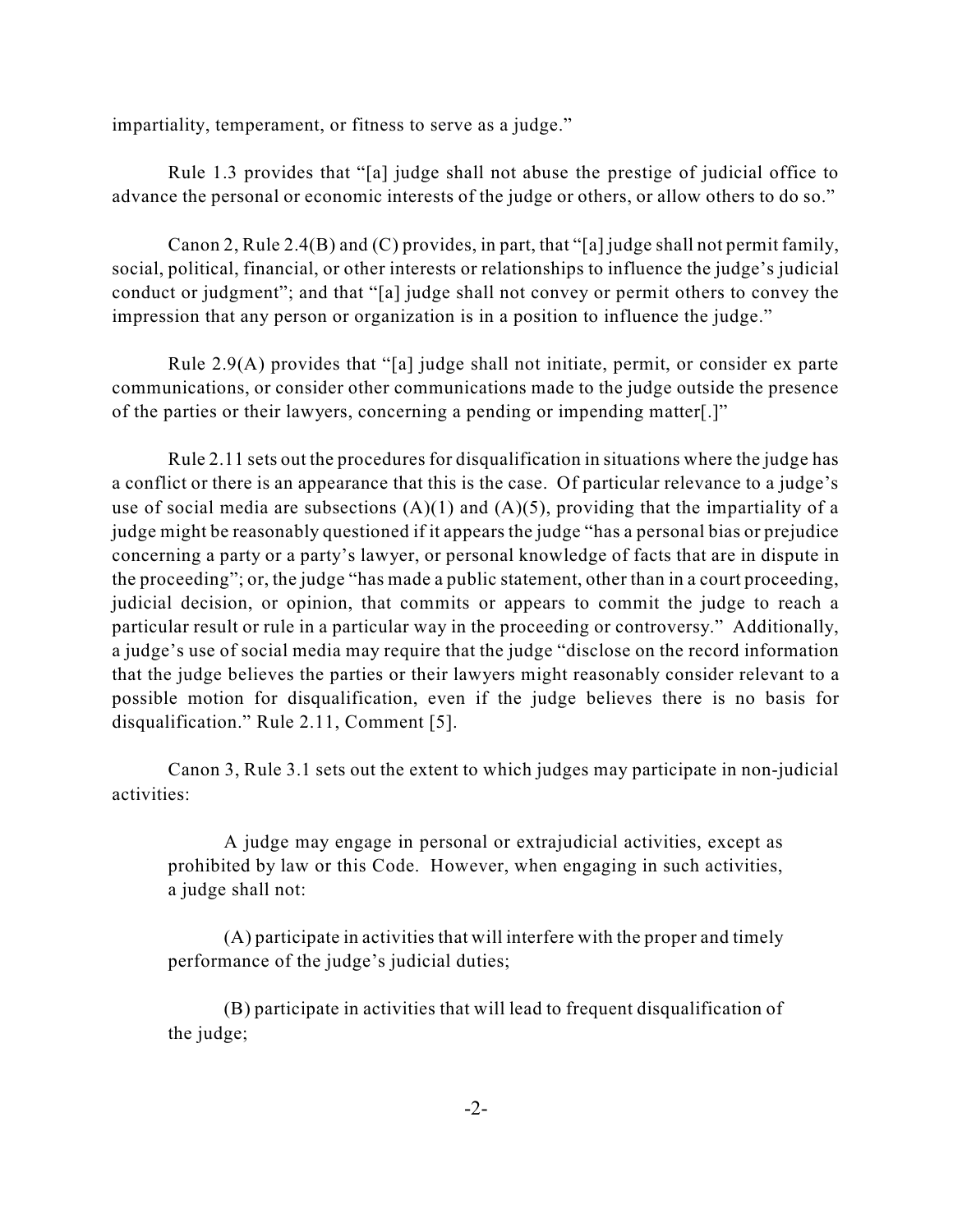(C) participate in activities that would appear to a reasonable person to undermine the judge's independence, integrity, or impartiality[.]

Judicial ethics committees of several states have addressed this question, with the majority concluding that judges may utilize social networking sites, but must do so with caution. See Maryland Judicial Ethics Committee Opinion No. 2012-07 ("While they must be circumspect in all of their activities, and sensitive to the impressions such activities may create, judges may and do continue to socialize with attorneys and others.); Florida Judicial Ethics Advisory Opinion 2009-20 (while judges may participate in social media, they may not "friend" lawyers who may appear before them); Oklahoma Judicial Ethics Advisory Opinion 2011-3 (judges may participate in social media, "friending" those who do not "regularly appear or [are] unlikely to appear in the Judge's court"); Massachusetts Judicial Ethics Committee Opinion 2011-6 (judges may participate in social media but "may only 'friend' attorneys as to whom they would recuse themselves when those attorneys appeared before them").

California Judicial Ethics Committee Opinion 66 sets out several matters a judge should consider before participating in a particular social media site:

(1) the nature of the site, the more personal sites creating a greater likelihood that "friending" an attorney would create an appearance of favoritism;

(2) the number of persons "friended" by the judge, with the greater the number of friends resulting in less likelihood of an appearance that any one "friend" would be in a position to influence the judge;

(3) the judge's procedure for deciding whom to friend, such as allowing only some attorneys to become "friends," while excluding others; and

(4) how regularly an attorney who is a friend appears in the judge's court, the more frequent the appearance, the greater the likelihood of the appearance of favoritism.

Maryland Judicial Ethics Committee Opinion No. 2012-07 concludes that "the mere fact of a social connection" does not create a conflict, but, quoting California, "'[i]t is the *nature* of the [social] interaction that should govern the analysis, not the *medium* in which it takes place."

Accordingly, we conclude that, while judges may participate in social media, they must do so with caution and with the expectation that their use of the media likely will be